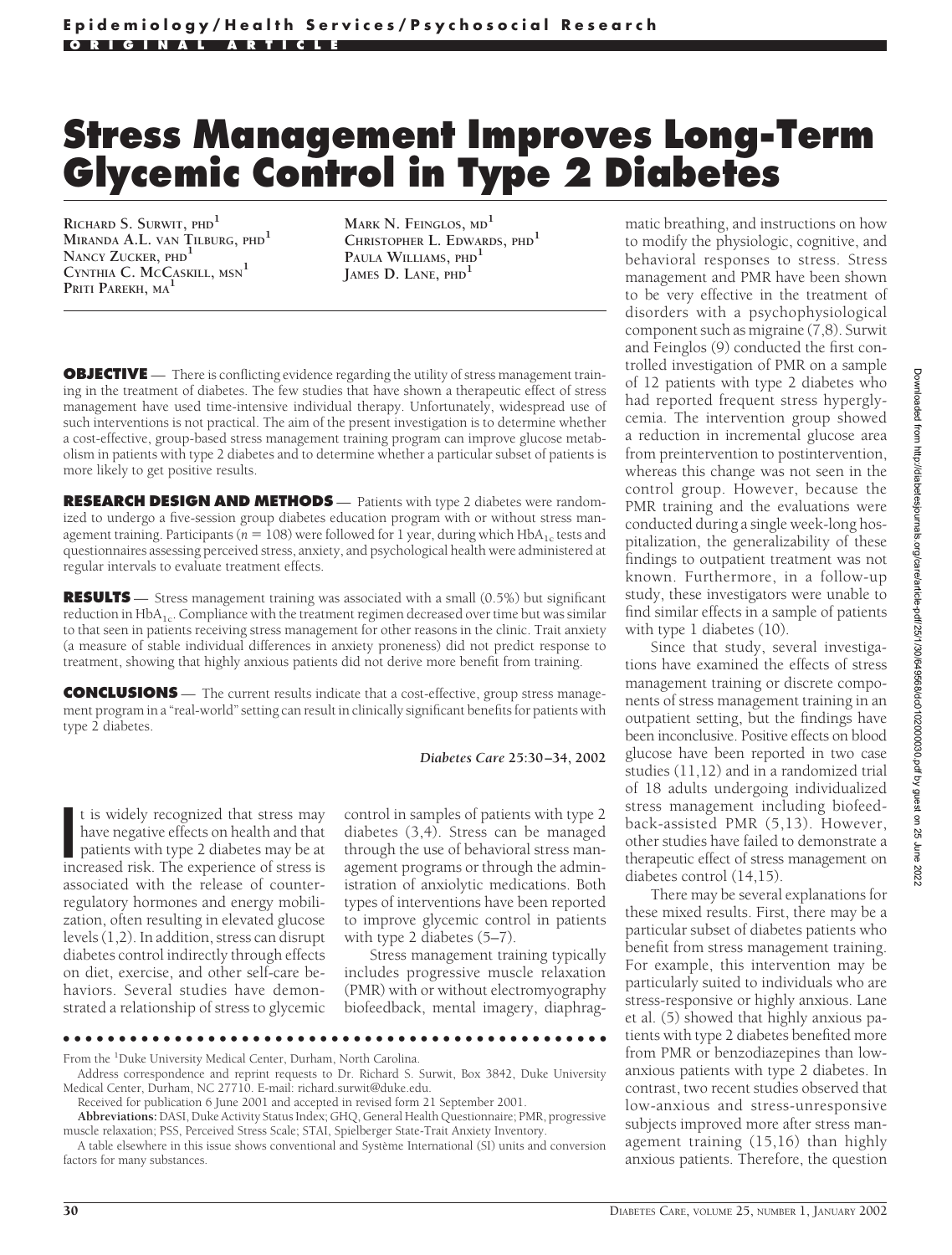remains whether such training is helpful for all diabetic patients and, if not, who is more likely to benefit. Second, the mixed results may also be due to differences in treatment methods. Many of the behavioral interventions that have been used successfully were staff-intensive, using costly one-to-one techniques (11–16), whereas the results of group training have been mixed (5,15). Individual training is not practical in the average clinical setting because of poor third-party reimbursement for psychotherapeutic interventions. The purpose of the present investigation is to examine the efficacy and feasibility of cost-effective outpatient group-stress management training. In addition, we will examine whether stress management is more effective in treating high-anxious than low-anxious diabetic patients.

## **RESEARCH DESIGN AND METHODS**

### **Subjects**

Patients with type 2 diabetes were recruited through local advertisements, Duke University Outpatient Clinics, general medical facilities, and diabetes education and support groups. The study was advertised as a study of stress and diabetes. Subjects were men and women aged  $\geq$ 30 years with diabetes currently managed with diet, exercise, and/or oral medications. Exclusion criteria included prior training in relaxation or stress management, current use of a psychoactive drug, current psychiatric treatment, use of insulin, inability to read and write English, pregnancy or lactation, and significant ongoing acute or chronic illness or other conditions that would preclude the donation of the required amount of blood. A total of 113 volunteers were enrolled and completed the initial assessment. Five subjects were excluded due to normal glucose tolerance at baseline. Their data are not included in the analyses (see Table 1 for sample characteristics). From the sample of 108 patients, 72 completed the study (38 treatment and 34 control subjects). The greatest attrition occurred during the treatment phase, when 26 patients dropped out or were terminated (5 control and 11 treatment subjects were terminated for missing classes, the remaining 6 treatment and 4 control subjects withdrew for other reasons, including illness, work commitments, and need to begin insulin therapy).

**Table 1—***Sample characteristics at baseline*

|                      | Control group<br>$(n = 48)$ | Intervention group<br>$(n = 60)$ |
|----------------------|-----------------------------|----------------------------------|
| Sex                  |                             |                                  |
| Male                 | 27(56.2)                    | 36(60)                           |
| Female               | 21(43.8)                    | 24(40)                           |
| Race                 |                             |                                  |
| Caucasian            | 42(87.5)                    | 51 (85)                          |
| African-American     | 5(10.4)                     | 9(15)                            |
| Asian                | 1(2.1)                      | $\Omega$                         |
| Age (years)          | $58.33 \pm 11.33$           | $56.53 \pm 10.15$                |
| BMI $(kg/m^2)$       | $30.40 \pm 7.74$            | $29.49 \pm 5.85$                 |
| $HbA_{lc}$ (%)       | $7.54 \pm 1.34$             | $8.14 \pm 2.11*$                 |
| STAI-trait           | $43.73 \pm 12.59$           | $42.55 \pm 9.98$                 |
| STAI-state           | $33.98 \pm 8.99$            | $36.58 \pm 11.47$                |
| GHQ                  | $51.25 \pm 10.07$           | $52.58 \pm 9.49$                 |
| PSS                  | $23.98 \pm 9.67$            | $24.67 \pm 8.35$                 |
| DASI                 | $40.67 \pm 16.29$           | $39.23 \pm 14.72$                |
| Daily caloric intake | $1,872.96 \pm 487.23$       | $2,172.95 \pm 669.90^*$          |

Data are  $n$  (%) or means  $\pm$  SD.  $^{*}P$  < 0.05

#### Measures

The main outcome variable in this study is  $HbA_{1c}$  as an indicator of metabolic control over the previous 3 months. In addition, perceived stress, anxiety, and psychological health were assessed by self-reported instruments as indicators of the effectiveness of stress management training in reducing stress and anxiety or improving psychological health. Additional data were collected on weight, physical activity, and diet because changes in these variables could potentially confound an improvement in  $HbA_{1c}$ otherwise attributed to stress management training. Data were collected with the following instruments and techniques.

HbA<sub>1c</sub>. Over the course of the study,  $HbA_{1c}$  was measured by three different methods: *1*) affinity chromatography (17), *2*) radioimmunoassay (reference range 4.1–5.7 [Hitachi 911 chemistry analyzer; Roche Diagnostics, Branchburg, NJ], and *3*) ion exchange highperformance liquid chromatography (reference range  $4.3-6.0$  [ $A<sub>1c</sub>$  2.2 Plus; Tosoh Medics, Foster City, CA]). All tests were conducted in a standard clinical laboratory that has met the requirements to be certified by the National Glycohemoglobin Standardization Program. The results determined by the high-performance liquid chromatography method were mathematically converted to the immunoassay equivalents before data analysis. Because no

mathematical conversion was available for the results obtained with affinity chromatography, all analyses were rerun, excluding the patients in whom  $HbA_{1c}$  levels were assessed with chromatography  $(n = 10)$ . No major differences in results were found, and it was decided to leave these patients in the analyses that are reported.

**Spielberger State-Trait Anxiety Inventory.** The Spielberger State-Trait Anxiety Inventory (STAI) (18) is a well-known tool used to measure current level of tension and apprehension (Y-1 form-state anxiety) as well as relatively stable anxiety proneness (Y-2 form-trait anxiety). The 20 items are scored on a scale of 0–3; higher scores indicated higher anxiety.

**Perceived Stress Scale.** The Perceived Stress Scale (PSS) (19) is a 14-item selfreport tool used to provide a global measure of perceived stress in daily life. Responses range from "never" to "very often" on a 5-point scale. The PSS has adequate reliability and correlates well with life-events stress measures and social anxiety.

**General Health Questionnaire.** The 20 item version of the General Health Questionnaire (GHQ) (20) is a widely used self-report psychiatric screening instrument that covers all aspects of adjustment and feelings of distress.

**BMI.** BMI was calculated as body weight (kg) divided by height (m) squared.

**Dietary intake.** Total daily energy and macronutrient intake was assessed and analyzed by a research nutritionist (regis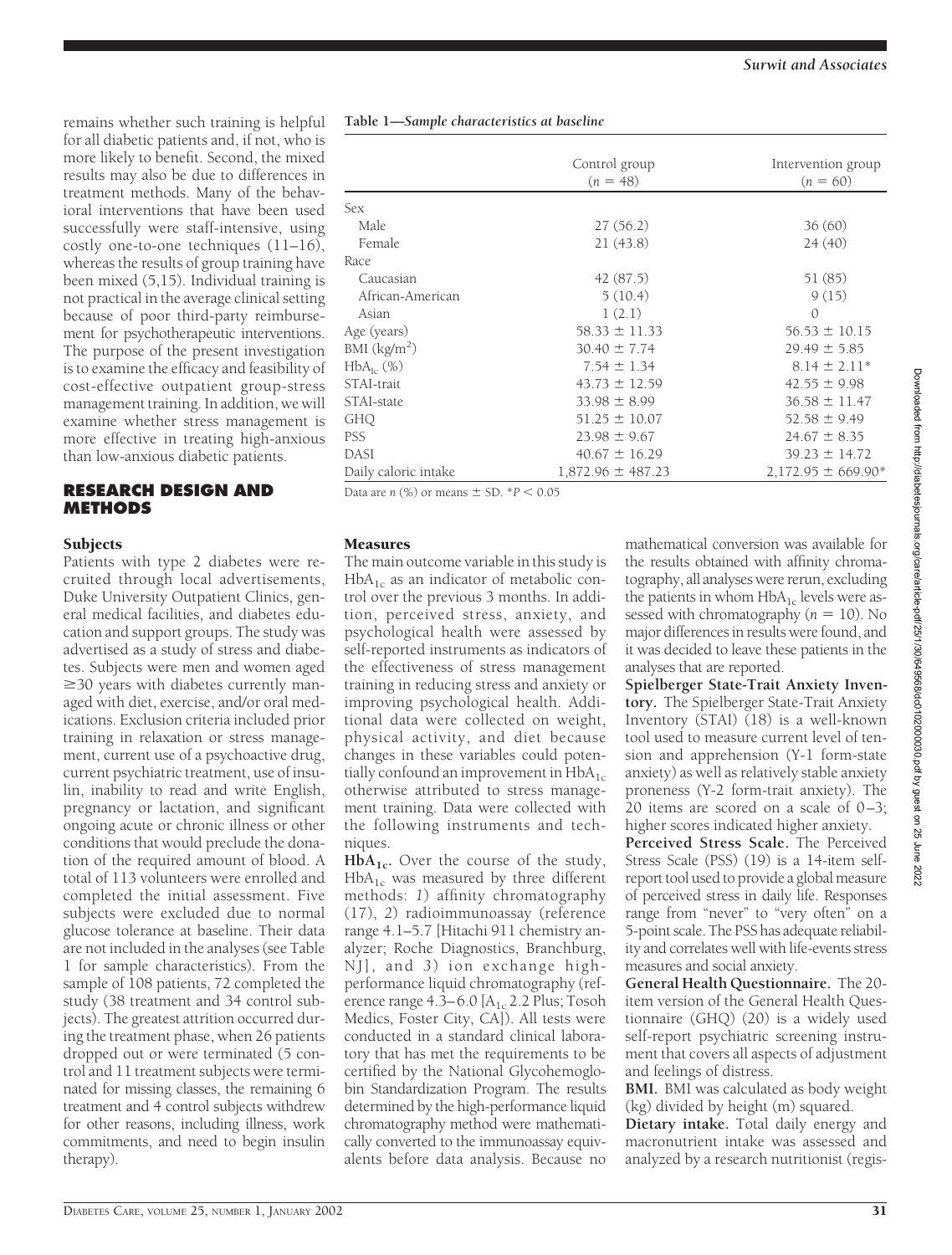tered dietitian) using 24-h recall methodology and the nutrient analysis program Nutritionist IV (First Data Bank, San Bruno, CA). The recall methodology was supplemented by questioning and a professional estimate of the validity of the data using the previous day's intake. In cases in which the intake was determined to be atypical, the recall focused on the most recent typical day.

**Duke Activity Status Index.** The Duke Activity Status Index (DASI) (21) is a 12 item scale that was developed as a brief self-report measure to assess exercise capacity using questions about activities of daily living. This tool has been validated against a physiologic measure of functional ability and addresses activities that encompass the major aspects of physical function: ambulation, personal care, sexual function, recreation, and household tasks. The tool allows for estimates of change in exercise ability and physical limitations.

# Procedures

For all procedures of this year-long study, patients visited Duke University Medical Center. During the trial, subjects remained under the care of their personal physicians. At baseline, informed consent was obtained; HbA<sub>1c</sub>, STAI, PSS, GHQ, DASI, diet, and weight were measured; and subjects were randomized to either the control or treatment group. In the first 2 months of the study, subjects were required to attend five weekly small-group class sessions that provided general diabetes education (control group) or stress management plus diabetes education (treatment group). Missing more than one session (treatment) or more than two sessions (control) resulted in study termination. At 2, 4, 6, and 12 months after baseline, subjects returned for the assessment of  $HbA_{1c}$ , STAI (state only), PSS, GHQ, DASI, diet, and weight. All study procedures were approved by the Duke University Medical Center Institutional Review Board.

**Diabetes education.** Diabetes education consisted of five 30-min sessions focusing on general diabetes facts (such as physiology, prevalence, signs, and symptoms), complications (including foot, eye, and dental care), healthy eating, and generic information about treatments for diabetes. The classes were developed to match the nonspecific factors of treatment but also as a control intervention, the goal of

which was to avoid influencing the subjects' routine diabetes care. There was no discussion of specific recommendations or glycemic goals.

**Stress management program.** The stress management program included *1*) PMR training, *2*) instruction in the use of cognitive and behavioral skills to recognize and reduce physiological stress levels (such as recognition of major stressors in life, guided imagery, thought-stopping, and deep breathing), and *3*) education on the health consequences of stress. PMR training consisted of consecutively tensing and relaxing a prescribed set of muscle groups in the body, starting with the feet and progressing through the head, with specific attention paid to tense regions of the body. This was combined with techniques such as deep breathing and mental imagery to produce a deeply relaxed state of mind and body.

Participants learned PMR in part by listening to an audiotape during each group session. They also were instructed to practice muscle relaxation at home twice daily with the aid of the tape, first using a longer exercise to achieve relaxation and then advancing to a shorter version. After some skill was developed, mini-practices were introduced. Minipractices are a brief, 30-s version of a PMR session using deep breathing and imagery. Incorporation of mini-practices into daily life to maintain a relaxed body and mind is the eventual goal of PMR training. Participants were instructed to engage in mini-practices at least two times per hour. During the last session, patients were encouraged to keep practicing their acquired skills during the remainder of the study. This included incorporating frequent mini-practices into daily life as well using the relaxation tape during more stressful periods or when their skills needed enhancement. During the follow-up assessments at 2, 4, 6, and 12 months, patients in the treatment group were asked how many times they listened to the audiotape in a typical week and how frequently they used mini-practices in a typical day.

**RESULTS** — Preliminary analyses (Student's *t* test) compared the treatment and control groups at baseline. These comparisons revealed that, despite random assignment to group, there was a significant difference between treatment and control in baseline levels of the primary outcome variable,  $HbA_{1c}$ . The two groups also differed in total caloric intake at baseline. However, treatment and control groups did not differ at baseline in BMI or in scores for the STAI-trait, STAI-state, GHQ, DASI, or PSS. Group means and standard deviations are presented in Table 1.

Given the baseline difference in  $HbA_{1c}$ , the decision was made to use covariance analysis to test the effects of treatment on glucose regulation. The repeated measures of  $HbA_{1c}$  collected at 2, 4, 6, and 12 months of study were analyzed with treatment group and time included as the two factors and with baseline levels included as a covariate to adjust for initial differences. Heterogeneity of regression was tested to ensure the validity of the covariance adjustment. Statistical analysis was accomplished using SAS Proc Mixed (version 8.0; SAS Institute, Cary, NC).

The initial mixed-model regression analysis included the four replicate measures as levels of a class variable to provide an omnibus test of differences among time points. This analysis revealed a significant interaction of treatment group and time  $F(3,219) = 2.56$ ,  $P = 0.05$ ), indicating that the effects of treatment varied over time. The regression analysis provided estimated values for  $HbA_{1c}$  for the two groups and the four follow-up points, and these values are shown in Fig. 1. A second mixed-design regression analysis was performed to test the linear effects of time after treatment and the interaction of time with treatment. This analysis also revealed a significant groupby-time interaction  $[F(1,223) = 5.39]$ ,  $P = 0.02$ , providing evidence that the linear component of  $HbA_{1c}$  changes over time differed in the treatment and control groups. Using coefficients provided in the solution of this regression equation, the linear effects of time were plotted in Fig. 1, which clearly shows the difference between groups, a general decrease in  $HbA_{1c}$  over time in the group receiving stress management treatment, and a gradual increase in the group receiving diabetes education alone. The plot of the linear effects shows the contrasting downward and upward trends of the treatment and control groups more clearly. The difference between groups becomes apparent only at the 12-month follow-up, when stress management and education control groups differ by  $\sim$  0.5% in HbA<sub>1c</sub>. At this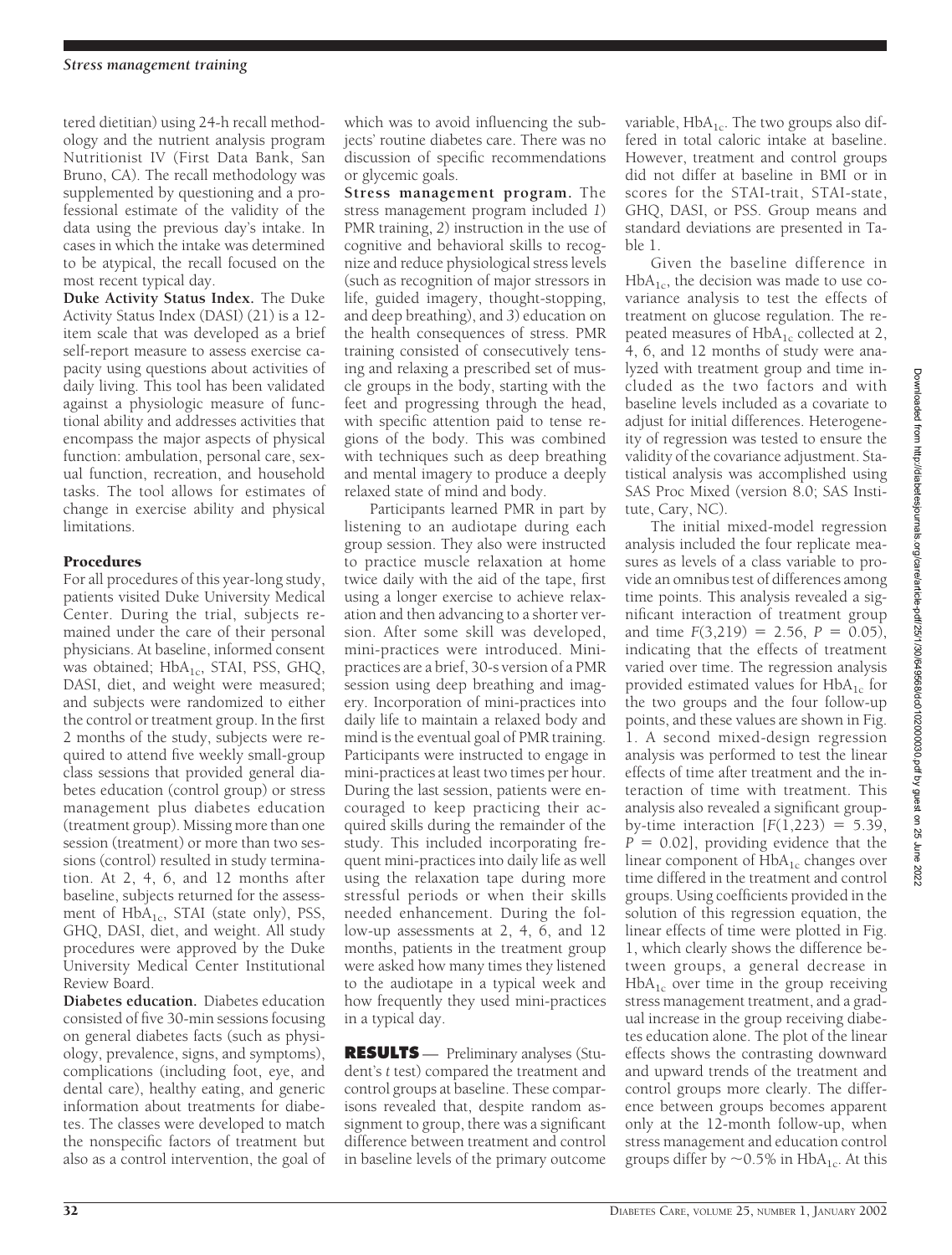

Figure 1—*Treatment-related changes in HbA<sub>1c</sub> with statistical adjustment for baseline levels. The linear component of change is shown by the straight line.*

time point, 32% of the stress management subjects had  $HbA_{1c}$  levels that were lower than baseline by 1% or more. In contrast, only 12% of the control subjects had levels that were this much lower. This difference was statistically significant by  $\chi^2$  test  $(\chi^2 = 4.08, P = 0.04)$ . These analyses support the hypothesis that stress management training would improve glycemic control over time, although data suggest that the benefits may take several months to appear and may be modest in size.

To test the hypothesis that stress management training would benefit subjects who had higher anxiety, we tested mixed regression models that included baseline levels of trait anxiety (STAI-trait) as a factor, along with factors for treatment group and time and baseline levels of  $HbA_{1c}$  as a covariate. However, neither the effect of baseline trait anxiety score nor any of the interactions with treatment and time was significant. These results provide no evidence to support the hypothesis that stress management training is of greater benefit to subjects who began the training with higher levels of anxiety. This analysis was repeated with data from the treatment group alone and, again, the effects of baseline trait anxiety and the interaction with time were not significant. Additional analyses examined the effect of treatment on measures of perceived stress, anxiety, and general psychological health. Although treatment and control

groups did not differ at baseline on any of these measures, the covariance approach was again used to assess changes over time in these variables. Scores on the PSS, STAI-state scale, and the GHQ collected at 2, 4, 6, and 12 months were analyzed individually by mixed-design regression, with treatment group and time as experimental factors and baseline levels of each measure as a covariate. These collected analyses provided no evidence of effects attributable to stress management training. All of the main effects and interactions of treatment group were nonsignificant. The main effect of time was also nonsignificant.

Changes in diet and physical activity were evaluated by analyses of calorie consumption based on diet analysis and scores on the DASI. Mixed-design regressions testing the 2-, 4-, 6-, and 12-month follow-up data as repeated measures with the baseline value as a covariate revealed no effects of treatment group or groupby-time interactions. Therefore, neither diet nor physical activity changed in a way that could have produced the observed effect on glycemic control.

Consistent with standard stress management training, after subjects had successfully learned to relax, they were instructed to reduce formal practice with the relaxation tape. However, they were free to use the tape as often as they wished. They were instructed to use the "mini-practices" they had learned to induce the relaxation response whenever appropriate to manage stress in their daily lives. Self-reports collected at follow-up visits revealed that subjects did transition from formal practice. Shortly after completion of training, subjects in the stress management group reported using the cassette tape an average of 3.2 times per week, and one in five reported that they did not use the tape at all. At 12 months of follow-up, the group average was 0.7 times per week, and roughly three quarters of the subjects reported not using the tape at all. At 2 months, the average reported number of daily "mini-practices" was 4.3, and at 12 months, the average number had decreased to 0.8 per day. Therefore, evidence suggests that subjects did decrease formal practice over time, as they learned to use the techniques during daily life.

Comparisons were made to determine whether subjects who completed the 12-month study differed from those who dropped out at any time before completion, using Student's *t* test for continuous variables and the  $\chi^2$  test for categorical variables. The dropout group differed only in age (54.3 vs. 58.9 years for completers) and did not differ in duration of diabetes, baseline BMI, levels of HbA<sub>1c</sub>, or scores on the STAI-trait, PSS, or GHQ instruments. Proportions by sex, race, and treatment group did not differ. Therefore, failure to complete the study was not related to any of the study variables.

**CONCLUSIONS** — The findings from this investigation support the efficacy of outpatient stress management training for the improvement of glycemic control in patients with type 2 diabetes. At the end of a 1-year follow-up period, patients who received training in stress management skills demonstrated approximately a 0.5% reduction in  $HbA_{1c}$  relative to control patients. Although this change was modest, improvements of  $\leq 0.5\%$  in  $HbA_{1c}$  have been associated with a significant reduction in risk of microvascular complications (22). Furthermore, by the end of 1 year, 32% of the stress management subjects had  $HbA_{1c}$  levels that were lower by  $\geq$ 1%. In contrast, only 12% of the control subjects had levels that were this much lower. Although previous studies using more intensive one-to-one interventions have shown that stress management can improve glycemic control, this is the first demonstration that a Downloaded from http://diabetesjournals.org/care/article-pdf/25/1/30/649568/dc0102000030.pdf by guest on 25 June 2022

Downloaded from http://diabetesjournals.org/care/article-pdf/26/1/30/649568/dc01020030.pdf by guest on 25 June 2022